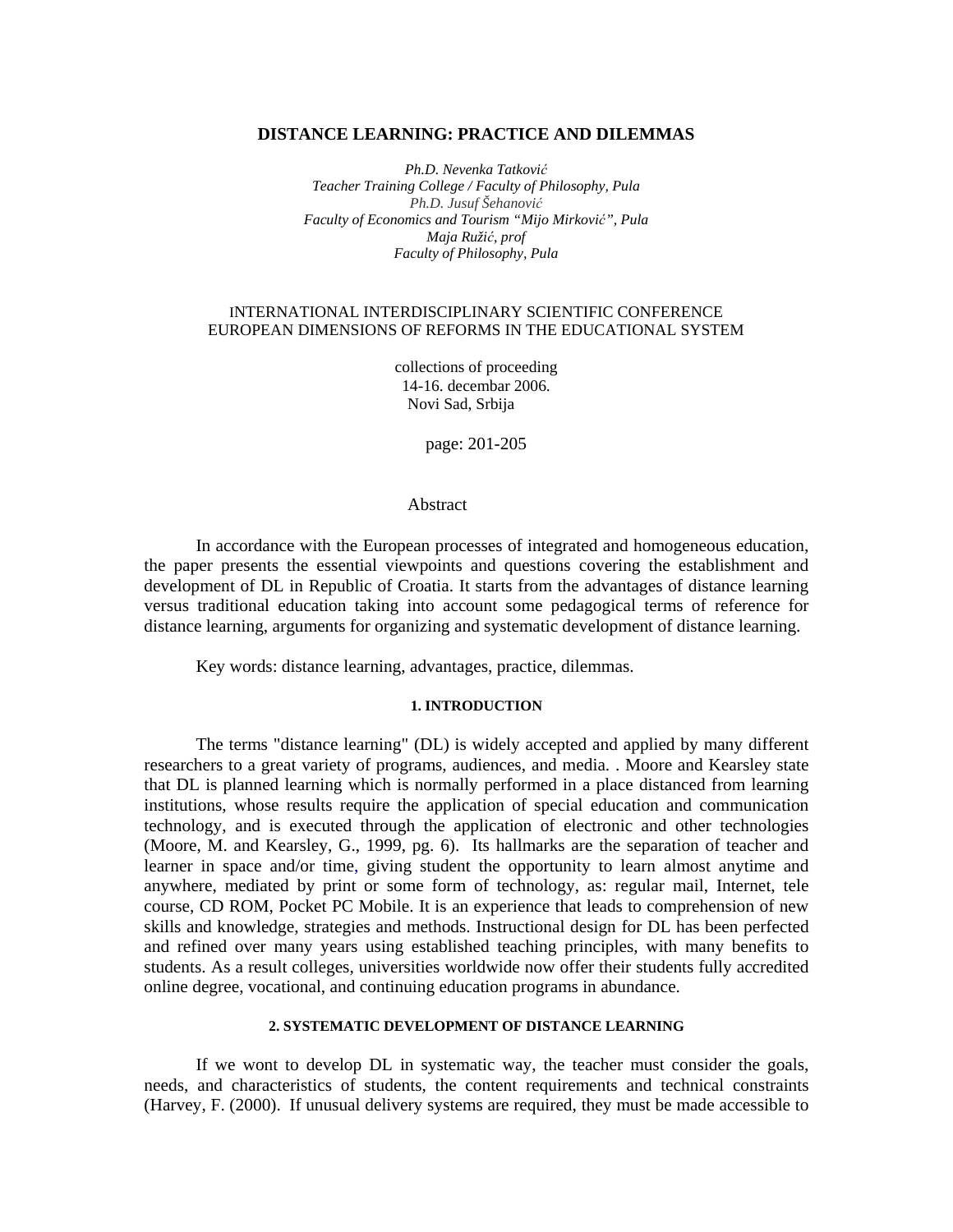all participants. Revision based on feedback from instructors, content specialists, and learners is an ongoing process. Provisions must be made for continually updating courses, which depend on volatile information, to keep the subject matter current and relevant. Flexibility should be also encouraged, allowing teachers to develop their *personal teaching approach* utilizing the variety of options offered by technology. Some students may be enroll in courses to meet graduation requirements, which their own districts are unable to offer; some can take advanced placement, or vocational classes; others may be homebound or disabled. In many instances, talented or *gifted* high school *students* should be selected to attend distance classes because of their high academic ability and capacity for handling independent work. Effective DL requires extensive **preparation**, as well as adapting traditional teaching strategies to a new learning environment, which often lacks visual cues. There are triad consisting of the student, the teacher, and the site facilitator, all of whom must function as a team. The distance learning **teacher**, or studio teacher must be certified for the appropriate grade level, knowledgeable in subject area, and trained in effective distance education strategies. She/he must be responsible for knowing the subject matter, determining the degree of student interaction, and selecting the form of distance evaluation or assessment. A studio teacher must be better organized than an ordinary classroom teacher. This requires ongoing training in the use of carefully selected print, audio, graphics, and video materials, hands-on hardware training, and the chance to network with other teachers and facilitators on course progress. **Students** must also quickly become aware of and comfortable with new patterns of communication, and take responsibility for their own learning. Teachers must enable students to establish contact with them, as well as interact among themselves. Strategies, which are effective in DL are: developing appropriate methods of feedback and reinforcement, optimizing content and pace, adapting to different student learning styles (Anderson, 2000). Anderson and Garrison (1995, pp. 27-45) talk about the significance of interaction between teachers themselves, as well as the interaction between the various forms of content.Terry Anderson (2000, pp. 79) considers it important to emphasize the social dimensions of learning, not to mention advancement through interaction with the environment. Social interaction is formalized through various types of learning that is to say as collaborative and cooperative learning. Cranton, P. (1998, pp. 87), stresses the importance of the varying needs of students, including the need for personal interaction with other students and the feeling of belonging to a group or community. Successful distance education systems involve i**nteractivit**y between teacher and students, between students and the learning environment, and among students themselves, as well as active learning in the classroom (Brigham, D., Jarmon, C., & Paist E., 2000).

## **2 ARGUMENTS FOR ORGANIZING DISTANCE LEARNING**

Distance learning has successfully overcome the shortcomings of traditional methods of teaching and learning. It has provided the answers to many questions regarding education while posing new ones: how can technology be used to achieve learning goals, how can we identify students own learning goals, how can be maximize learning success and achieve maximum results (Dringus, L.P. 1995, pp. 10)? In DL students have the opportunity to choose a learning strategy most suited to their abilities, while education is streamlined to meet the needs of the individual in question. There are many compelling arguments for organizing DL: online learning enables student-centered teaching approaches, course material is accessible all day 7 days a week, students have the ability to read and re read lectures, discussion, explanation and comments, students can access the library from their PC's, DL increases student interaction and diversities of opinion, online instructors may be from any location across the globe. This allows students to be exposed to knowledge that can't be learned in books and see how class concepts are applied in real business situations. The online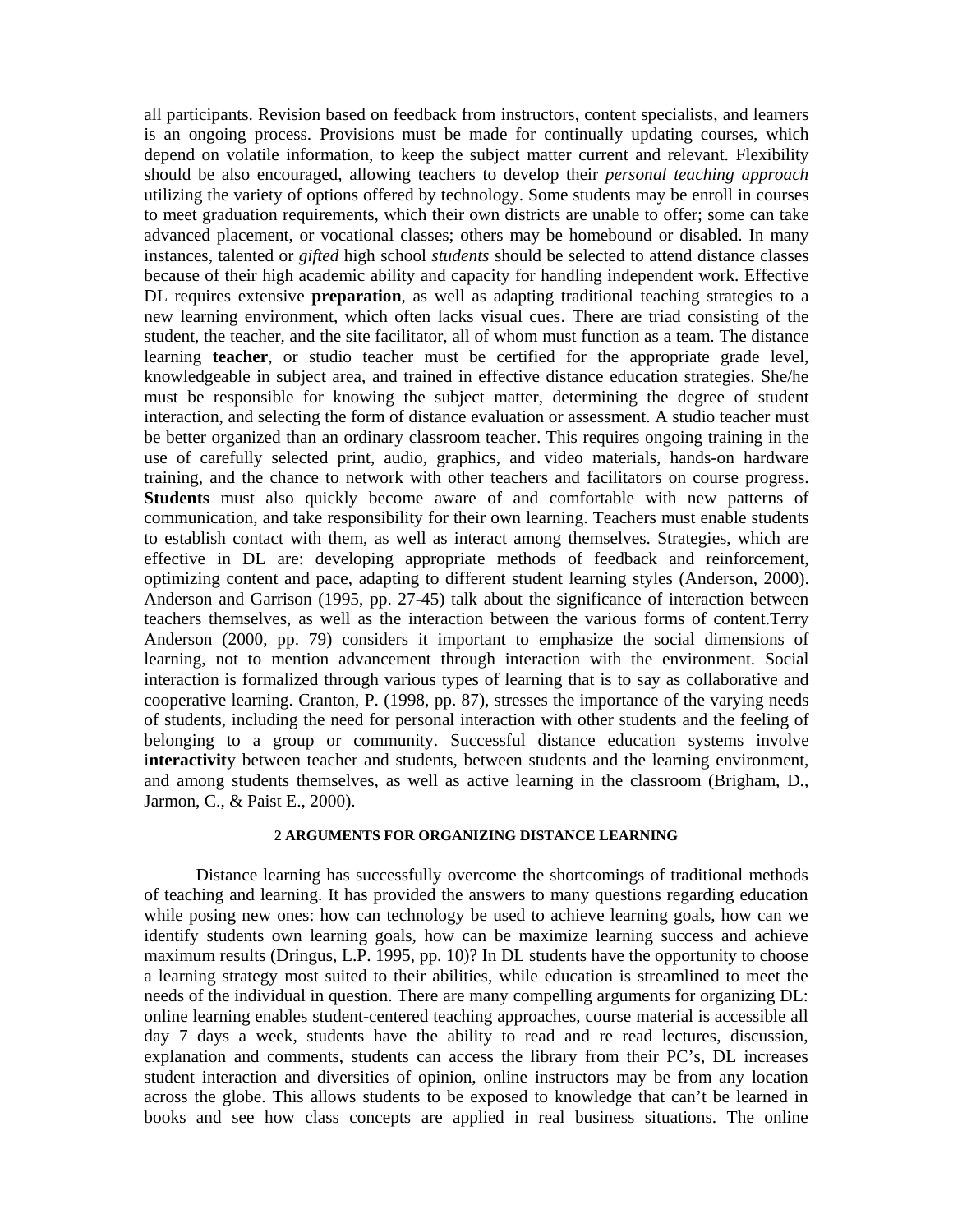environment makes instructors more approachable. Using the Internet to attend class, research information and communication with other students teaches skills in using technologies that will be critical to workers in the  $21<sup>st</sup>$  century business community that works with colleagues globally and across time zones. Online classrooms facilitate team learning, because there are no geographic barriers to online learning, students can find a diversity of course material that may not be available to them where they live or work (Coleman, S, 2003). Distance learning can be offered at all levels, but is most frequently an option for university-level studies.

## **3. DISTANCE LARNING IN CROATIA AND EUROPEAN INTEGRATION PROCESS**

As a future member of the EU for entry into European integration and the process of general globalization, Croatia will have to follow a planned strategic objective of increasing the use of modern form of education. Croatia will also have to make a change in the structure and organization of education in order to overcome the risk of falling behind countries already developed in the employment of computer technology in education. Endeavors made in the Republic of Croatia towards the increase of computer literacy at all levels of education as well as the projection of informatics development in the coming years are the basis for the realization and affirmation of DL, which would greatly assist in overcoming the shortcomings of traditional methods of teaching and learning, as well as opening the way to obtaining and reciprocating knowledge bases in Europe.

Over the last few years there has been increased activity by Croatian institutions towards the formation and application of new development strategies that would bring Croatia closer to the developed world in: high and continuing education, business and industry, government and the military, vocational and technical education, non profit organization, educational consulting, community based education et al. We will take this opportunity to site the most prominent examples:(1) Proposal of development strategies for the Republic of Croatia, "Croatia in the  $21<sup>st</sup>$  century", (2) e- Croatia; Proposal regarding informatics strategies in the Republic of Croatia; (3) Strategy elements for the development of an information society in Croatia, as a supplement to Development Strategies of the Republic of Croatia, "Croatia in the  $21<sup>st</sup>$  century"; (4) Croatian Programmes for the development of innovative technology.

By increasing the rate of computer literacy and availability of education in Croatia DL would offer a realistic chance for the realization of the planned strategies. The computerization of educational institutions has become an important segment of general social development, because Croatia is dominated by enterprises, freedom, initiative and openness towards new ideas. Financing, which come from the nation's budget, has been planned for the introduction of computers with Internet access in all educational institutions (in phases, from elementary to university level schools), the inclusion of courses and curriculums in schools for the express purpose of educating and creating a computer literate population, as well as major increases in resources and capital invested in the foundations of all knowledge societies – education and science. In this manner a hypothesis is created for the realization of the numerous advantages that DL has to offer, such as: greater efficiency in education and a reduction of the time spent on educating, increased capacity of educational institutions, education adapted to meet the needs of education with work, balanced distribution of education and accessibility to areas outside the realm of educational and economic centers, increased access of smaller educational institutions to educational resources.

There are many **justifiable reasons for the organization of DL** in Croatia entering in EU. Some of the most significant being: it's numerous islands and other badly connected and isolated regions, many smaller educational institutions would be able to improve their quality of education by being affiliated with educational institutions in the larger centers through DL,